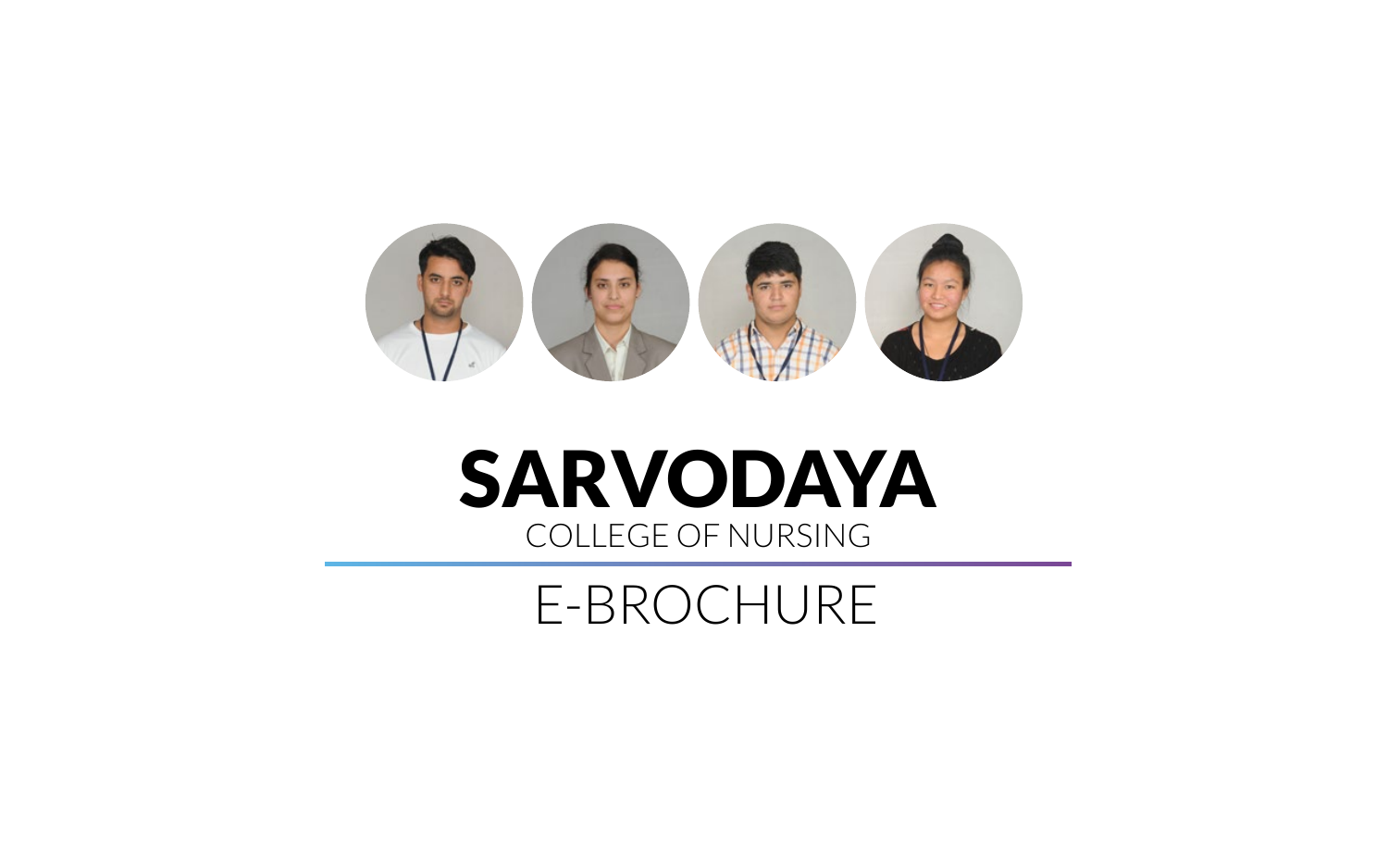*Hello*

Glad you have contacted us, this is our online brochure. we sincerely hope that is document will clear your doubts and that it will further solidify your interest in our institution. Don't hesitate to contact us if the information provided here is not sufficient.

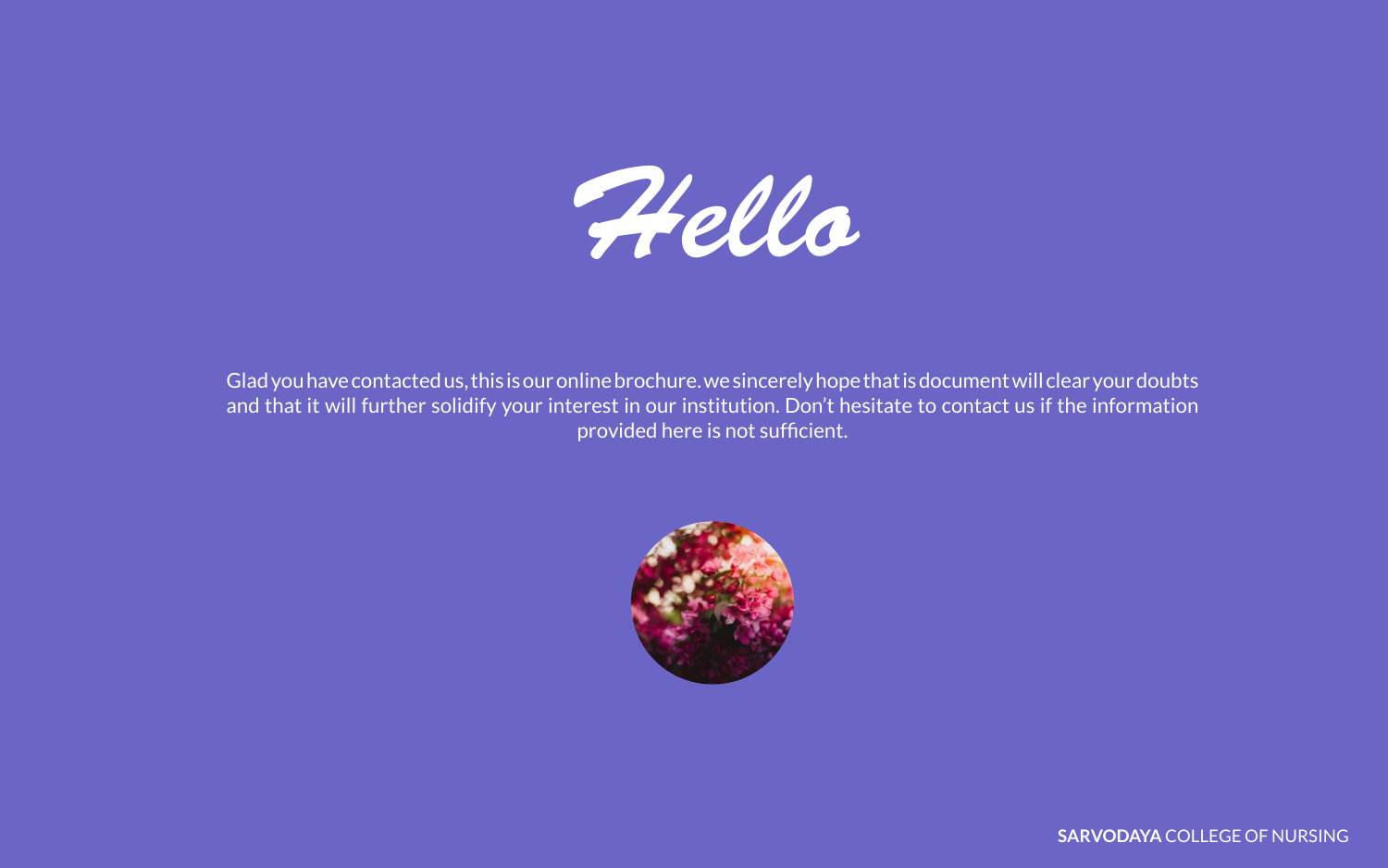The Sarvodaya Educational Trust ® constituted in 1995 came forward to sponsor the Sarvodaya College of Nursing in 1998 under the Rajiv Gandhi University of Health Sciences, Bangalore, Karnataka. The Trust has constructed a 250 Bedded Multi Speciality Hospital including cardiology unit to serve the society & to provide the good clinical facilities to Nursing Students of our college of nursing to empower their knowledge infrastructure built at Magadi Road, Bangalore. in International level.

trust is constituted is an eminent philanthropist who moreover is a compassionate and simple person being devoted to the service and welfare of humanity. He is a known person, in the nursing fraternity of Karnataka as well as India even though he is not a nurse himself, he is guided by the principles of simple living and love to humanity by Mahatma Gandhi.

The health care reforms of India and World had placed an increased demand for degree level

Sri V. Narayanaswamy B.A., L.L.B., under whom the faculty of the College of Nursing are dedicated in It is under the eminent leadership of Sri. V. Narayanaswamy, the Sarvodaya College of Nursing saw the transition from the old building to the new It is an establishment that comes in part with the international standards. The eminent teaching bringing the standards of the students who are mirrors of our dedication.



prepared nurses from India. Among them the nurses trained under The Rajiv Gandhi University of Health Sciences are for recognised throughout the World.

## ABOUT SARVODAYA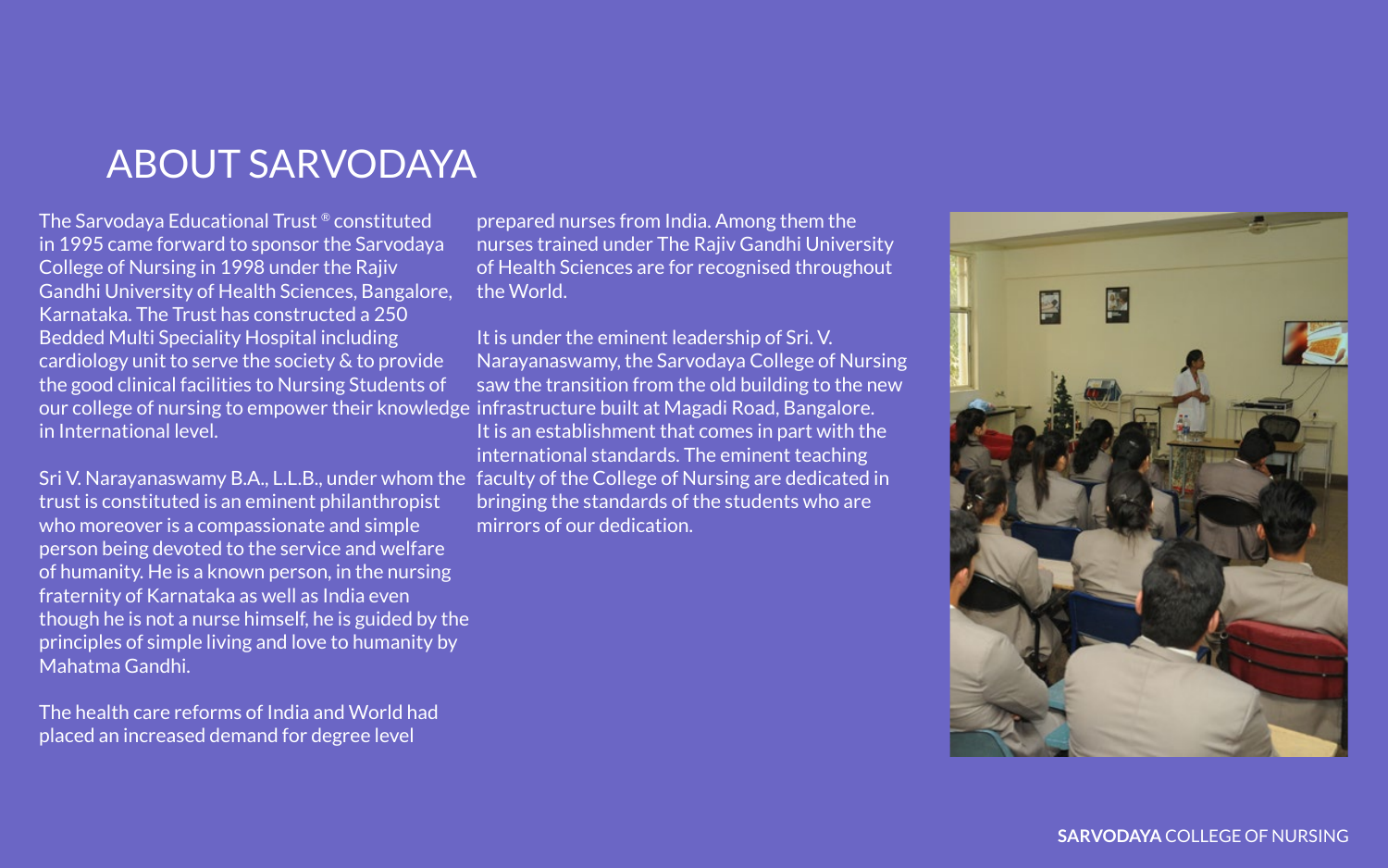## **COURSES**

| <b>COURSES</b>                                       | <b>DURATION</b> | <b>ELIGIBILITY</b>                                                     |
|------------------------------------------------------|-----------------|------------------------------------------------------------------------|
| MSc(N)<br><b>Master of Science</b>                   | 2 years         | <b>Registered BSc(N) 5</b><br>1 year of<br><b>Registered PBBSc(N</b>   |
| PBBSc(N)<br><b>Post Basic BSc</b>                    | 2 years         | GNM with 50% mar<br><b>Age Limit: 18 - 48yr</b>                        |
| BSc(N)<br><b>Bachelor of Science</b>                 | 4 years         | Plus two with 45% r<br><b>Age Limit: complete</b><br>that concern year |
| <b>GNM</b><br><b>General Nursing &amp; Midwifery</b> | 3 years         | Plus two with 40% i<br>Age Limit: 17-35yrs                             |

 $\angle$ 55% marks in BSc(N) of experience <u>c(N)</u> Direct entry

arks kyrs i

 $\%$  marks in Science group. te 18yrs before 31st Dec of

 $\%$  in any group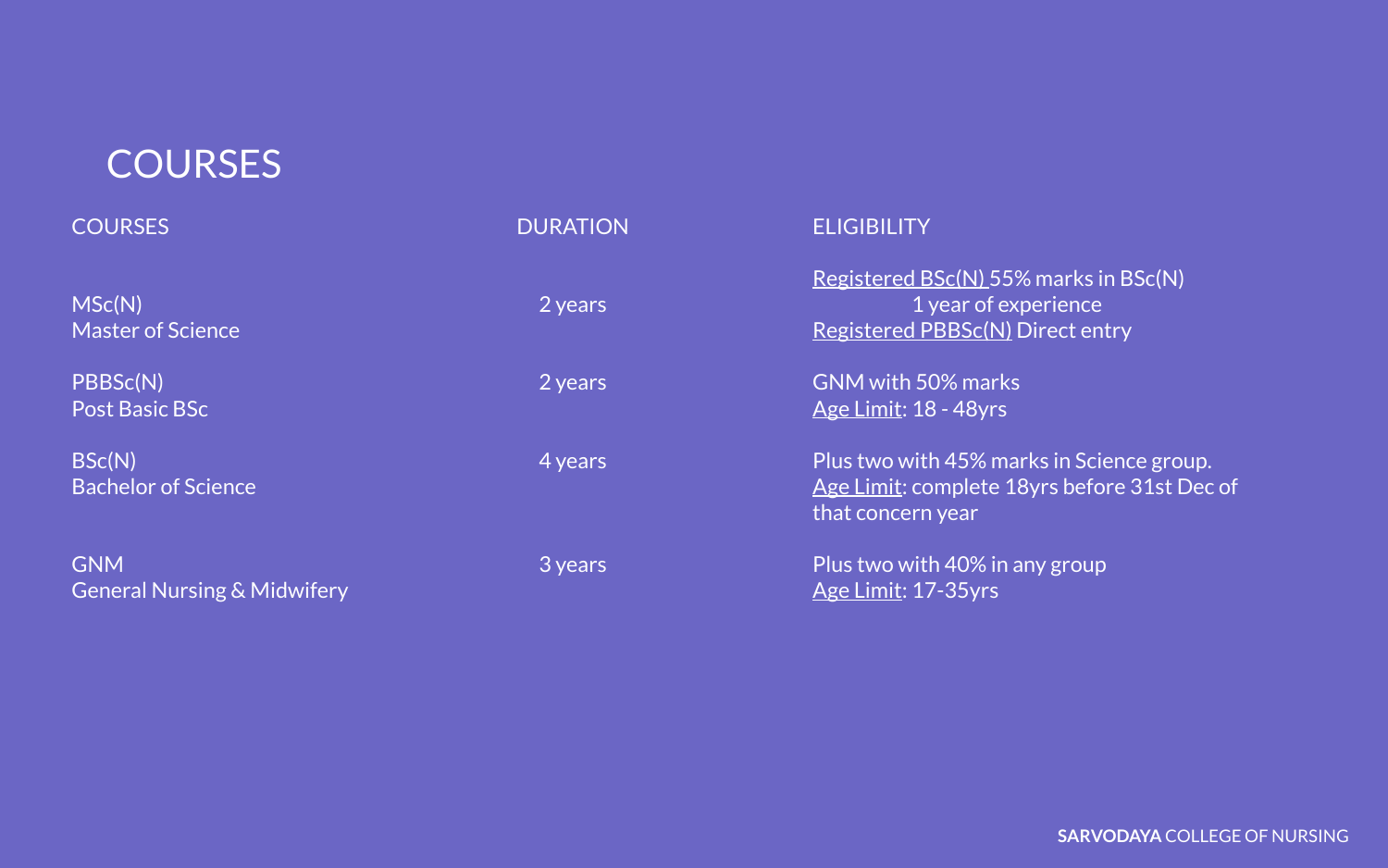The philosophy of the College of Nursing is consistent with the Rajiv Gandhi University of Health Sciences, Karnataka and with the goals and mission of R.G.U.H.S. The college Philosophy focuses upon the nature of the person, enviorment, lifespan, prevent illness, restore and/or maintain health, profession of nursing and the process of education.

The faculty believe that the PERSON is a unique and continuously evolving being of dignity and growth. The person's behaviour reflects the interaction between personal and environmental influences. Each person has the right to participate The art of nursing requires that the practitioner in making decisions which will affect health and to accept or refuse health care within the context of safety to society.

The faculty view ENVIRONMENT as well external influences affecting life and development of the person. The health of the individuals, families, and communities is affected by these influences.

NURSING is the diagnosis and treatment of actual EDUCATION for professional nursing practice

or potential health problems. Nursing involves supportive and therapeutic interventions based on theoretical and scientific knowledge. The goal of nursing is to promote health throughout the with dignity essential life functions altered by illness. As health care professionals nurses exert leadership to achieve a viable system of health care delivery and assure quality nursing care. The nurse's role is that of a healthcare provider who both independently and in collaboration with other assesses, Nursing is a synthesis of art and science. apply knowledge gained from the humanities, arts, and sciences to understand human needs. This knowledge provides the foundation for the acceptance and appreciation of the values of a person which may differ from those of the nurse. The science of nursing is the contemplation, exploration, and research of the person, environment and health.

includes sound theoretical, knowledge base to support experiential learning. Faculty believe the education process facilitates continuing personal and professional growth in which the responsibility for outcomes is mutually shared by students and faculty. The intent of educational programs is to focus on the learner. Education is a lifelong process, with the commitment of the learner to establish patterns of continued inquiry.

## OUR PHILOSOPY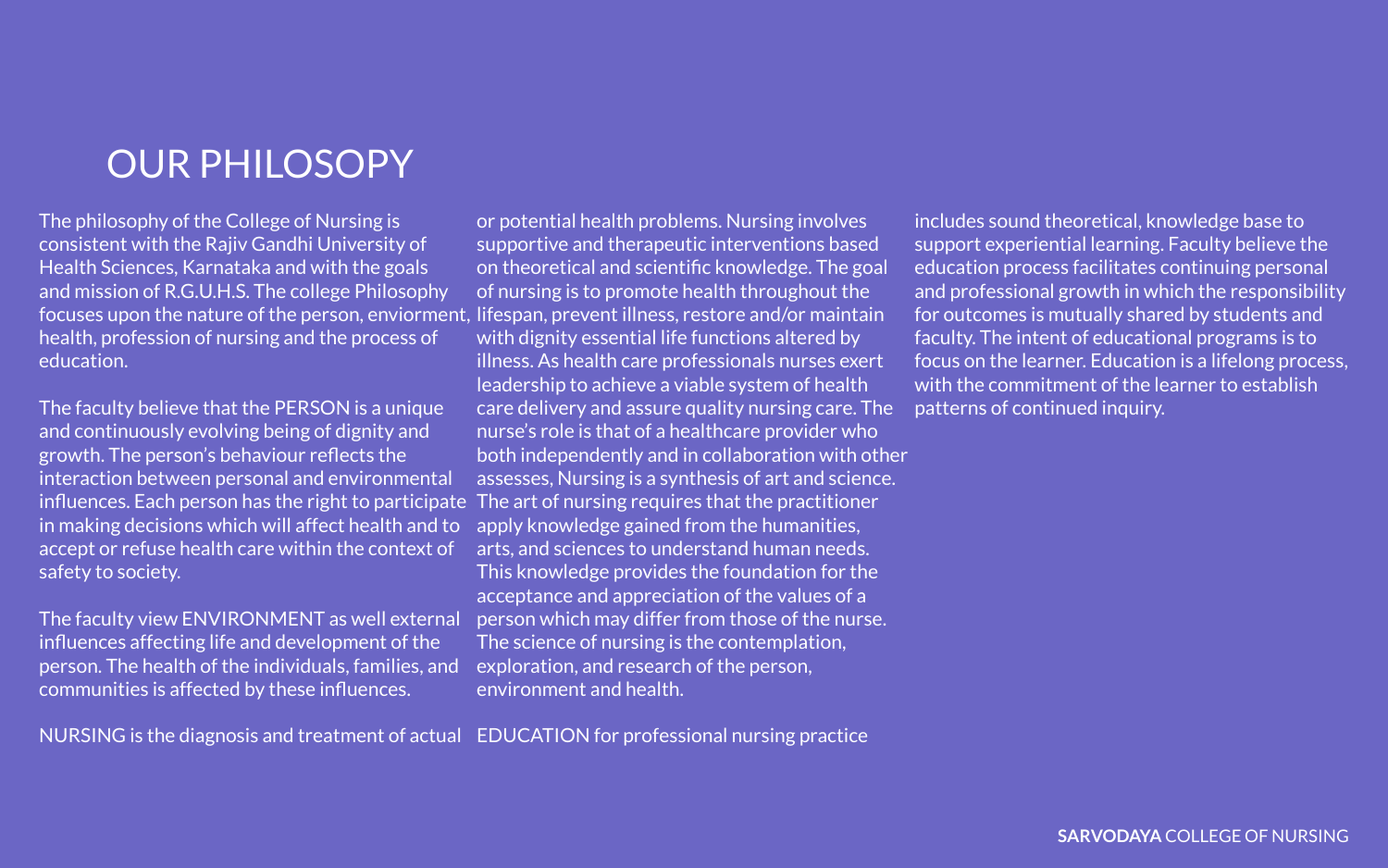## **CLINICAL EXPERIENCE**

The students are exposed to rural areas and urban areas as prescribed by INC syllabus.Students will be posted in 7 different hospital for the privilege of serving the people of all walks of life especially from the employed & weaker section. Such hospitals will be specialised in different departments inclusive of Paediatrics, Maternity, Psychiatry and medical Surgical.

## **LABORATORY**

In view of the main aim of education as the total development of the person, a number of opportunities are provided for the students to develop their skill and talents as various levels such as Educational Tour, Yoga, Music, Dance, Indoor and Outdoor games and sports, hostel day, Picnics etc., are organised to enhance social interaction and participation of friendly competitive attitude. Students are encouraged to make use of these facilities. Picnics and excursions are arranged by the class Co-Ordinator with the Principal's guidance.

The clinical laboratory is fully equipped to conduct several biochemical, haematological and microbiological investigations. The anatomy and physiology lab is well equipped with sufficient models, arts, specimens and all other equipment. The Nursing Arts lab is pledged with Dummies, Models, Charts and all equipment needed for the students learning. The community and Nutrition labs are also well equipped with all facilities.

### **CO-CURRICULAR AND EXTRACURRICULAR ACTIVITIES**

taken out. Students should not underline or make any mark in the books to ensure good care. Library will be closed at 6 p.m. sharp.

### **LIBRARY AND READING ROOM**

In view of the hard work and effort expected to be put in by the students of the programme, provision has been made to have a well-equipped college library resources. The books can be checked out for a period of 2 weeks. The books have to be returned promptly on or before the due date. They should be handled with care. The books assigned to the "reference" section of the library, should not be

**UNIFORMS AND BOOKS**  The College will provide uniform after collection of uniform fees from the students. The candidates are expected to have 2-3 set of prescribed uniforms, when in uniform no form of jewellery must be put up and no use of nail polish is allowed. They are expected to be in clean uniform always. Students are also expected to purchase the prescribed text books and record books at the time of admission.

## OUR FEATURES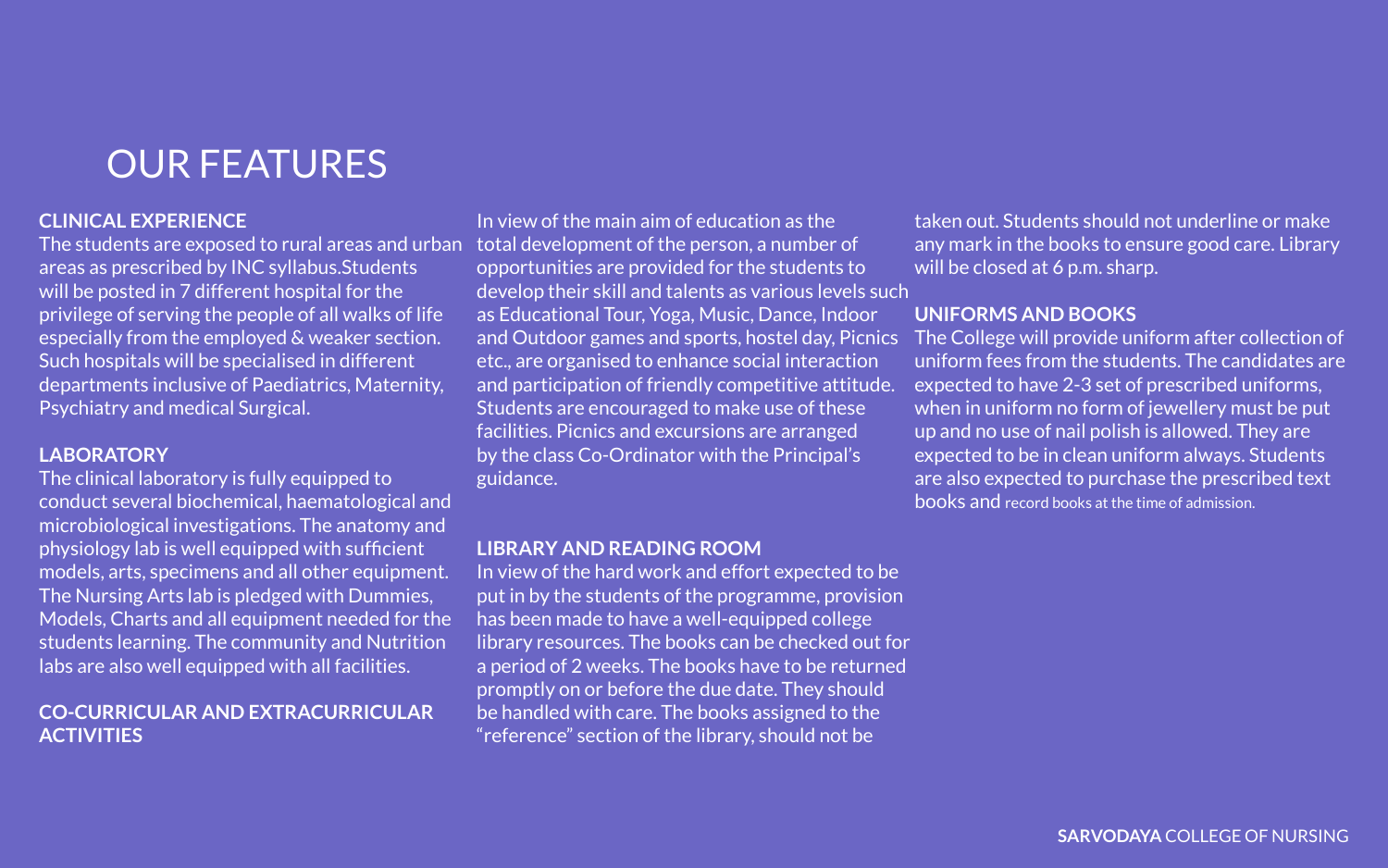**SARVODAYA** COLLEGE OF NURSING

We provide education much different from the traditional approach with a blend of innovative use of technology.

Safe enviorment for students with 24/7 security.

Assistance with scholarship and bank loan.

Advance english language classes and IELTS or OET coaching are provided for our students.

> We provide well facilitated labs and library from more than 100 authors for nurses. We provide well facilitated labs and library from more than 100 authors for nurses.

100% garauntee on Job placement in multi-speciality hospital with good salary.

Free Wi-Fi for academic assistance.

> Both North Indian and South Indian Cuisine are provided.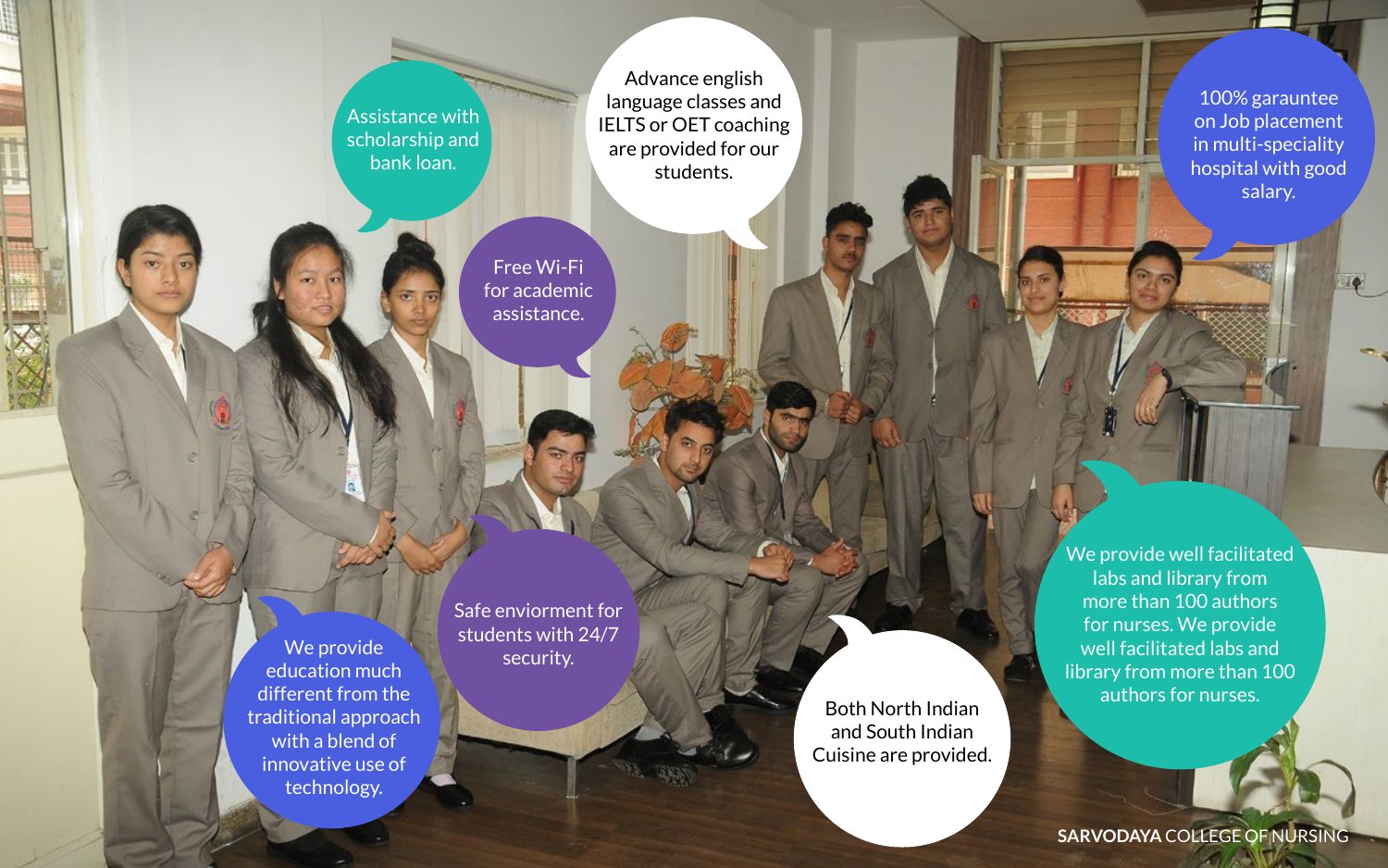### STEP 1

Get in touch with our college, the last page of this brochure consist of all the necessary means required to contact us. We will help you select a course and give necessary details of the same. You also drop by our college, we will be more than happy to greet you.

### STEP 2

Pay your enrollment fee and submit your original documents. Details of which will be mailed to your registered mail ID given when contacting us.

### STEP 3

Collect the acknowledgement for your documents and enrollment fee. Other papers required for Bank loan or government scholarship can also be recieved from the college (after giving a written letter requesting the same.)

STEP 4

Book your tickets as per joining date.





## ADMISSION PROCEDURE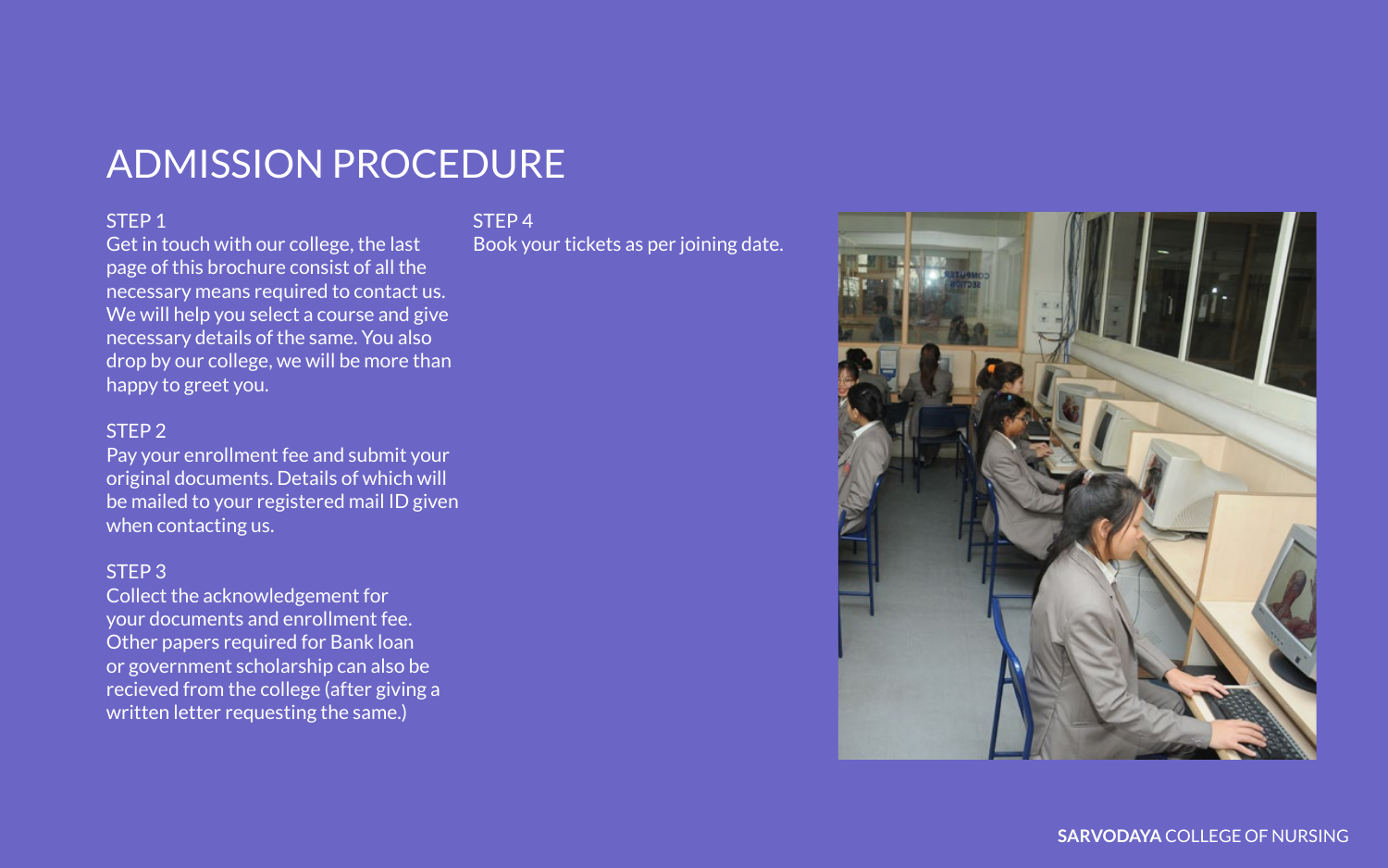## ADMISSION PROCEDURE







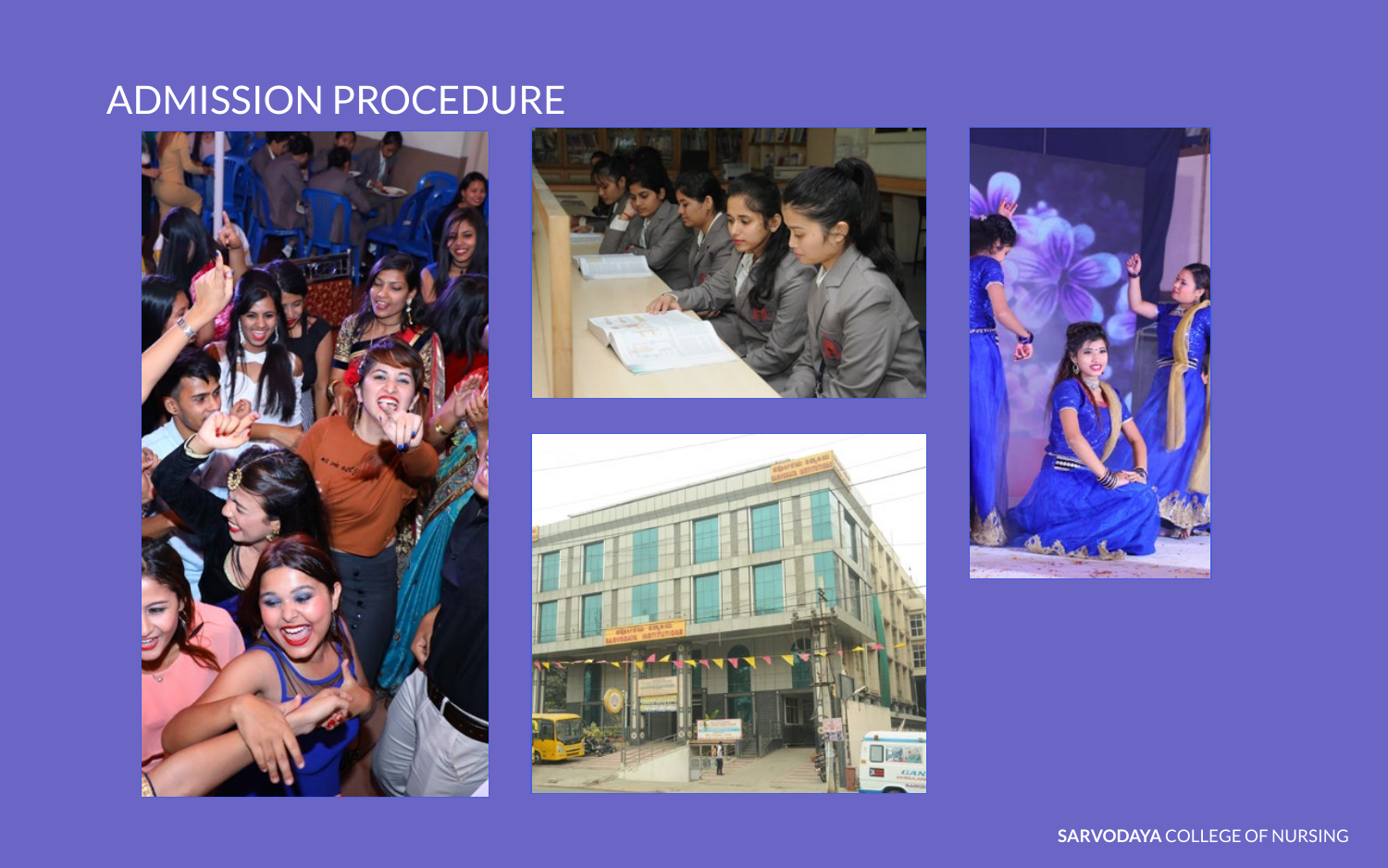Sarvodaya College of Nursing #11/2 Magadi Main Road, Agrahara Dasarahalli, Bangalore 560079



f

ම

mailsarvodaya@gmail.com



- @sarvodayacollegeofnursing
- @sarvodaya\_college\_of\_nursing

**Admission enquiry:** (+91) 98440 74946 (+91) 98447 43927 08042180022 08042170022



 $\boldsymbol{\mathsf{D}}$ 



**Student Service:** 8880299996



## CONTACT US



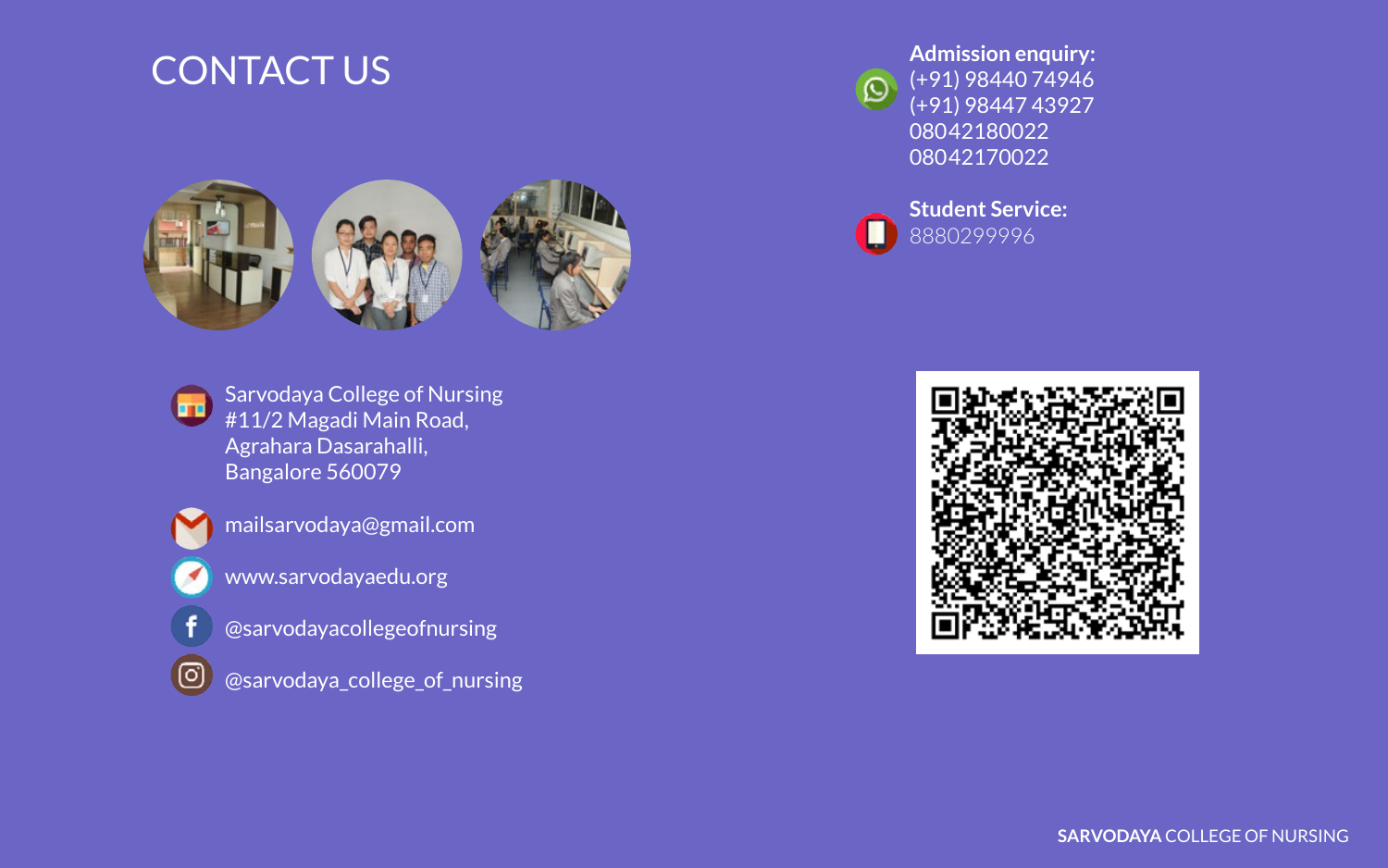

**SARVODAYA** COLLEGE OF NURSING

## CLICK ON ICON